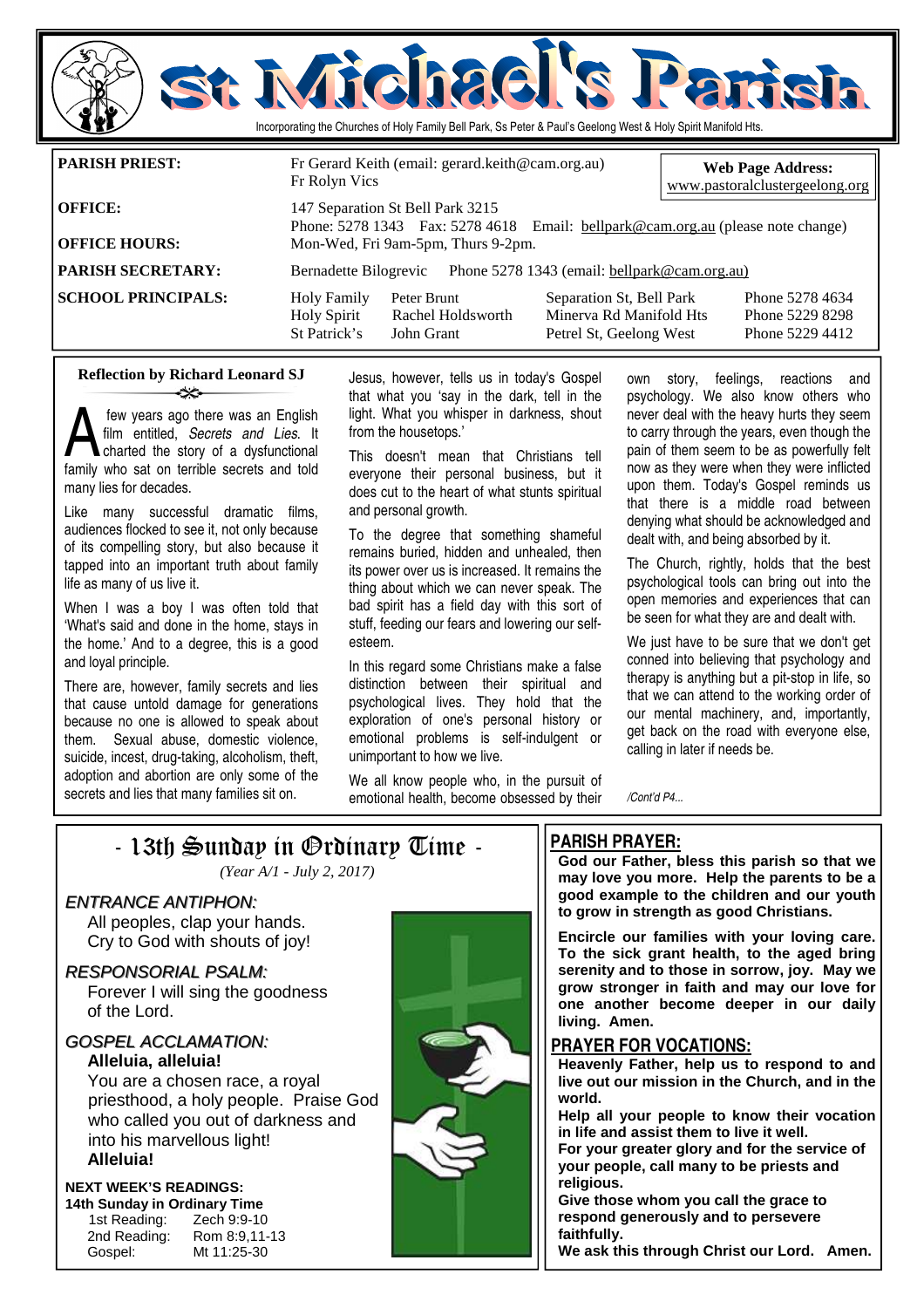# The St Michael's Parish at Prayer

### WEEKEND MASSES:

Holy Family, Bell Park: Holy Spirit, Manifold Hts: Ss Peter & Paul's, Geelong West:

English... 8am and 9.30am Sunday 6.00pm Saturday 6.00 5.00pm Saturday Croatian… 11am Sunday 11am 1st, 3rd & 5th Sundays 11am 2nd & 4th Sundays Slovenian.. 12.15pm every 2nd Sunday of the month

WEEKDAY MASSES:

**Holy Family:** 9.15am Tues, 9.15am Thurs **Holy Spirit:** 9.00am Wed, 11am Fri and 9am 1st Sat. **Reconciliation after Saturday Mass McKellar Centre:** 10.15am - 1st Tuesday **Multicultural Centre:** 1.30pm - 1st Friday; **Vincentian Village:** 3.00pm 1st & 3rd Monday, (2nd & 4th Communion Service) **St John of God Hospital:** 11.30am every Thursday in SJOG Chapel

BAPTISMS: 1st & 3rd Sundays 12noon at Holy Spirit, 2nd & 4th Sundays 12noon at Ss P&P, 3rd Sunday 2pm at Holy Family

#### COMMUNAL PRAYER:

| Mon   | Holy Family Women's Prayer Group   |
|-------|------------------------------------|
| Tues  | <b>Meditation Group</b>            |
| Wed   | Prayer of the Church               |
| Wed   | Holy Family Women's Prayer Group   |
| Thurs | Italian Prayer Group               |
| Fri   | Adoration of the Blessed Sacrament |
| Fri   | <b>Divine Mercy</b>                |
| Sat   | Rosarv                             |

**Before 9am Mass Holy Spirit Church Before 9am Mass Holy Spirit Church After 11am Mass Holy Spirit Church Franch 3.00pm** Holy Spirit Church After 9am Mass **Holy Spirit Church** 

10.00am **Holy Family Community Centre Tues 3.30pm Holy Family Community Centre** 10.00am **Holy Family Community Centre** 10.00am St Patrick's Chapel

#### **OUR LADY'S STATUE:**

**June 19-July 3:** Hoare family, 24 Sycamore St. **July 10-24:** Ramios family, 85 Sunderland Rd If anyone would like to have Our Lady's Statue or if you could spare an hour a month to help, ph Tina Montalto on 5278 9314.

## AS A COMMUNITY WE PRAY FOR:

**RECENT DEATHS:** Duane Norbury, Ernesta Virt, Maria Uljar and Randell Moulder

**ANNIVERSARIES:** Antonio Zaino, Joseph Dubrovic, Joseph Radojevic, Jean Allison, Ronnie Fuller, Brian Lynch, Antonio Fiorillo, Ernesto & Assunta DeLorenzo, Frank & Helen DeLorenzo, Alfredo Ciuffetelli, Giuseppe & Enza Cantone, Noel Imbrogno, Emily & Harry Callander

**BAPTISMS:** Finn, Stevie and Billie Leibhardt

**PRAY FOR THE SICK:** Anita Capicchiano, June Smith, Cheryl Lambert, Ana Siketa, Johann Angerbaure, Hilary Thornton, Margaret Howard, Gina Ciuffetelli

## Roster for Next Sunday, July 9, 2017

(2nd Sunday of the Month)

### **HOLY FAMILY 8.00AM 9.30AM Commentators** M Howard **C Simpson** Lectors **FO'Neill** FO'Neill **D** Lunn, A Negro Welcomers C Marcantonio, V Resciniti, E Glynn Projectionist **R** Allum **C Resciniti**

### **HOLY SPIRIT: 6.00PM**

**Commentators** Lectors **J** Ryan **Welcomers** Projectionist J Lynch

Special Ministers R O'Neill, E Ryan, L Vannata

#### **Ss PETER & PAUL'S: 5.00PM 11.00AM**

Commentators M Bohan E Strzelecki Lectors **P** Power **P** Power M M Martin Special Ministers **P McGlinchey Community** E Strzelecki Welcomers **D** D Dougherty Projectionist B Middleton

- 
- 

Special Ministers **R** Allum, J Genova, C Marcantonio **H** Verdnik, M Baird, J Sheahan, M Perera,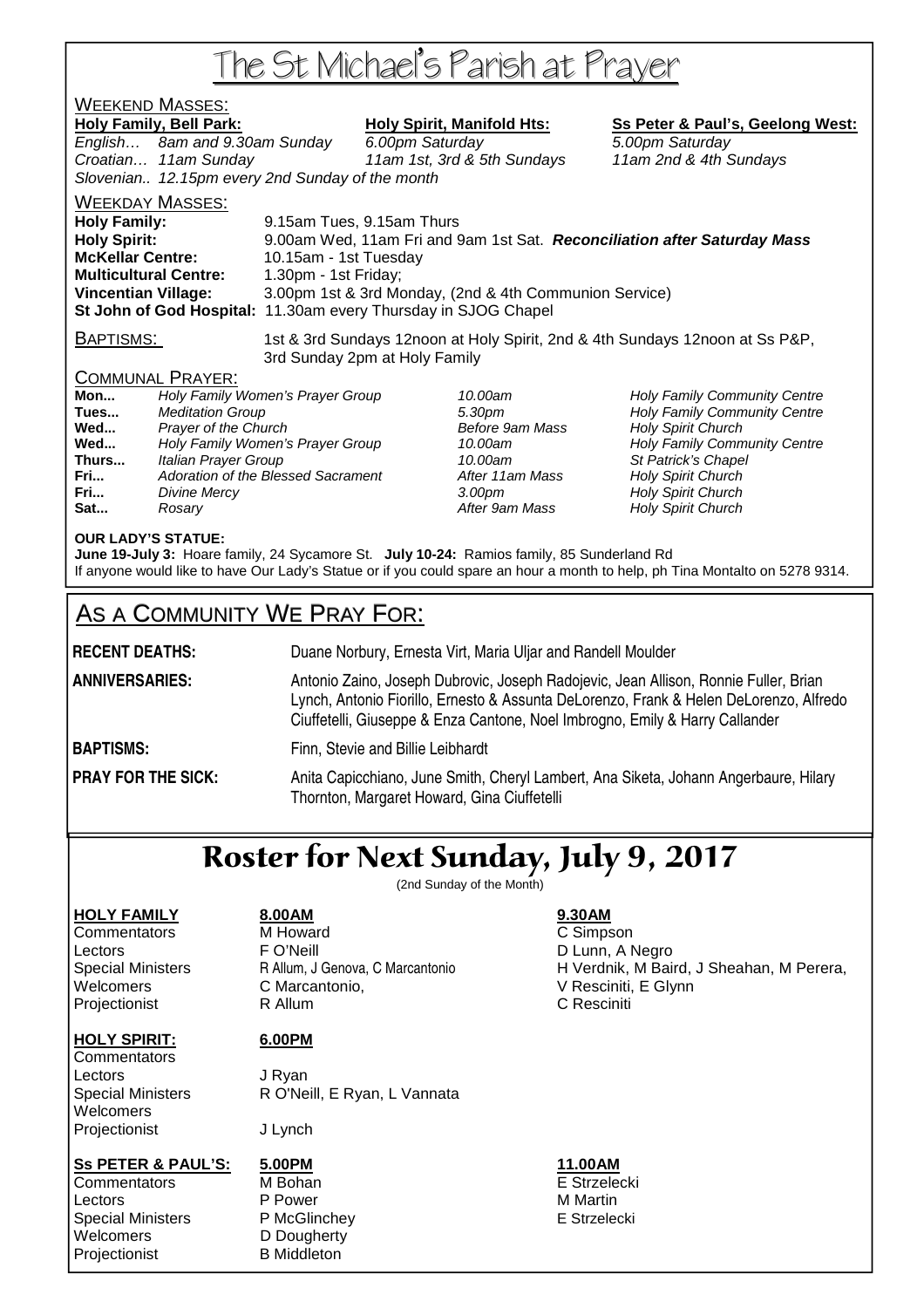### Recurring Activities in St Michael's:

**St Michael's Luncheon…** First Sunday of each month at the Holy Spirit Hall from 12noon. BYO food and drink to share. **Holy Family Luncheon..** Third Sunday of each month at the Community Centre from 12noon. **BYO casserole & drink to share. Holy Family Women's Group…** First Monday evening of each month at the Community Centre 6.30pm (Winter), 7.00pm (D'light savings) **St Vincent de Paul…** Holy Family meet 1st and 3rd Tuesdays at the Community Centre 7.30pm. Holy Spirit meets 1st and 3rd Tuesdays 5.00pm in Holy Spirit Hall **Legion of Mary…** Every Friday 9.30am in the Holy Family Community Centre **Baptism Preps 4th Mondays 7.30pm in the Community Centre Holy Family Choir Practice…** Every Wednesday night at Holy Family Church 7pm **Manifold CWL... Holy Spirit Hall, 1st Wednesdays in the month Italian Mass…** First Thursday of the month in St Patrick's Chapel 2nd Tues of each month, 6.15pm at Capri Receptions. Dinner/Guest Speaker - ph 0431 959 584

*If you wish to know more about these groups, as well as about our Sacramental Program for children in non-Catholic schools, our Baptism and Wedding procedures, our Partnership with the Columbans in the Philippines and so on, please visit our webpage: www.pastoralclustergeelong.org*

\_\_\_\_\_\_\_\_\_\_\_\_\_\_\_\_\_\_\_\_\_\_\_\_\_\_\_\_\_\_\_\_\_\_\_\_\_\_\_\_\_\_\_\_\_\_\_\_\_\_\_\_\_\_\_\_\_\_\_\_\_\_\_\_\_\_\_\_\_\_\_\_\_\_\_\_\_\_\_\_\_\_\_\_\_\_\_\_\_\_\_\_\_\_\_\_\_\_\_\_\_\_\_\_\_\_\_\_\_\_\_\_\_\_\_\_\_\_\_\_\_\_\_\_\_\_\_\_\_\_\_\_\_\_\_\_\_\_\_\_\_\_\_\_\_\_\_\_\_\_\_\_\_\_\_\_\_\_\_\_\_\_\_\_\_\_\_\_\_\_\_\_\_\_\_\_\_\_\_\_\_\_\_\_\_\_\_\_\_\_\_\_\_\_\_\_\_

# St Michael's Rews:

- ♦ **VOTE OF THANKS:** Sr Genevieve, the sister of Fr Mick, sent a vote of thanks on behalf of the family for the *"beautiful memorial of Mick in the Mass... Special thanks to the choir and everyone else involved in the extras - it was indeed very beautiful... Please give my thanks to Bernadette and the grateful appreciation of the family for all that the parish has done to ensure Mick's name will live on in the lives of all who knew him. My love and thanks to all in the St Michael's Parish and for all that has been done to honour him. May God bless you all - Sr Genevieve".*
- ♦ Fr Gerard is away from Wednesday July 5 until Friday July 14. He will be on a silent Christian Meditation Retreat for one week.
- ♦ Fr Rolyn is away in Sydney on a Filipino Priests' Conference from Tuesday July 11 until Friday July 14.
- ♦ There will be **No Mass** on **Tuesday 11 July 9.15am at Holy Family, Wednesday 12 July 9am at Holy Spirit, Thursday 13 July 9.15am at Holy Family and Friday 14 July 11am at Holy Spirit**
- A HEARING LOOP SYSTEM has been installed at Holy Family and Ss Peter & Paul's. Soon the same system will be installed at Holy Spirit.
- A CALL FOR ASSISTANCE: Ss Peter & Paul's is a popular Church for weddings. Part of the service to couples is that bows are placed on the pews and flowers are arranged. Couples are appreciative of this service. To continue to provide this service there is a need for further volunteer support. If you are interested please contact the office on 5278 1343 for further information.
- ♦ **MANIFOLD BRANCH OF CWL MONTHLY MEETING:** Wednesday 5 July 1.30pm in Holy Spirit Hall. We will be having our annual Dutch Auction - please bring along a wrapped gift around \$5-7 value. Ladies from St Michael's Parish welcome to join this group. For information or transport please contact Noella Duggan on 5278 2142 or Tricia Joyce 0431 512 354.

# Liturgy at St Michael's:

#### **FIRST EUCHARIST PROGRAM FOR CHILDREN IN THE NON-CATHOLIC SCHOOL SYSTEM:**

A warm welcome is extended to children who are looking to make their First Eucharist and who are not in the Catholic School system. Please note that prior to making their First Eucharist they must have received the Sacrament of Reconciliation.

#### The program this year is as follows...

- **Session 1: Sunday July 30 at 9.30am Holy Family Church** Welcome and Commitment Mass for children followed by Lesson at Holy Family Community Centre.
- **Session 2: Wednesday August 2 at 7pm Holy Family Community Centre** Family based presentation on the Eucharist with parents and children in attendance
- **Session 3: Sunday August 6 at 9.30am Holy Family Church** Lesson for children during the first part of the Mass.
- **Session 4: Sunday August 13 at 9.30am Holy Family Church** Lesson for children during the first part of the Mass
- **First Eucharist: Sunday August 20 or August 27 at 9.30am Holy Family Church**
- **Please Note:** If you are unable to attend any one of the Sunday classes, a catch up class will be held on **Sunday August 20** and then your child's First Eucharist will be on **Sunday August 27.**

#### The cost of the program is **\$70 per child.**

If you wish to enrol in person - enrolments will be accepted at the Parish Office up until **Friday July 21, 2017**. Office hours are 9am to 5pm on Monday, Tuesday, Wednesday and Friday. **Please note - enrolments must close on Friday July 21st, 2017.**

If you would like any further information, please contact Bernadette at St Michael's Parish Office on 5278 1343.